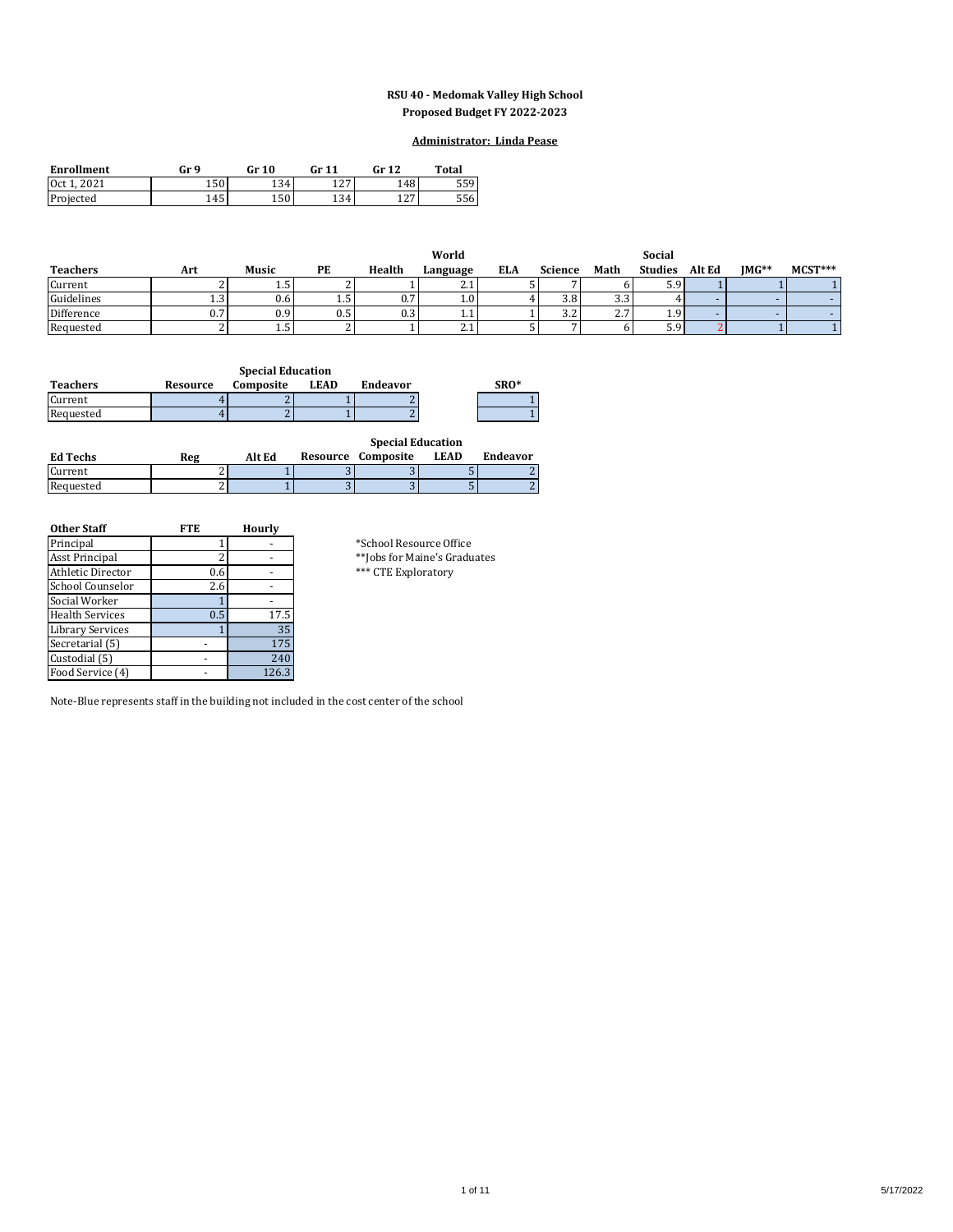#### **Medomak Valley High School Proposed Salaries and Benefits**

### **FY 2022-23**

|                                                |                            |                                                                          |                              |                          | Ed<br><b>Techs</b><br>under |                          | <b>Budgeted</b>         |                                            |
|------------------------------------------------|----------------------------|--------------------------------------------------------------------------|------------------------------|--------------------------|-----------------------------|--------------------------|-------------------------|--------------------------------------------|
| <b>Employee</b>                                | <b>Position</b>            | <b>Cost Center</b>                                                       | <b>School FTE</b>            | <b>Hours</b> per<br>week | 35<br>hours                 | <b>Hours Per</b><br>Day  | <b>Days Per</b><br>Year | <b>Total Salary and</b><br><b>Benefits</b> |
| <b>Principal's Office</b>                      |                            |                                                                          |                              |                          |                             |                          |                         |                                            |
| Linda MD Pease                                 | Principal                  | Principal's Office                                                       | $\mathbf{1}$                 |                          |                             |                          | 220                     | \$142,299                                  |
| Tamra S. Philbrook                             | <b>Assistant Principal</b> | Principal's Office                                                       | $\mathbf{1}$                 | ä,                       |                             | ÷,                       | 210                     | \$113,742                                  |
| Matthew S. Carlson                             | <b>Assistant Principal</b> | Principal's Office                                                       | $\mathbf{1}$                 |                          |                             |                          | 210                     | \$115,934                                  |
| Lisa A. Gunn                                   | Secretary                  | Principal's Office                                                       | L.                           | 40                       | ÷                           | 8                        | 199                     | \$57,033                                   |
| Debra L. Oliver                                | Secretary                  | Principal's Office                                                       |                              | 35                       |                             | $\sqrt{7}$               | 199                     | \$52,593                                   |
| Jessica M. Nelson                              | Secretary                  | Principal's Office                                                       | $\overline{a}$               | 32.5                     | ÷.                          | 6.5                      | 190                     | \$51,958                                   |
| <b>Guidance Services</b>                       |                            |                                                                          |                              |                          |                             |                          |                         |                                            |
| Leanne R. Benner                               | Counselor                  | <b>Guidance Services</b>                                                 | $\mathbf{1}$                 |                          |                             |                          | 205                     | \$81,119                                   |
| Maida K. Cordero                               | Counselor                  | <b>Guidance Services</b>                                                 | $\mathbf{1}$                 |                          |                             | ä,                       | 205                     | \$87,528                                   |
| Vacant                                         | Counselor                  | <b>Guidance Services</b>                                                 | 0.6                          | ä,                       |                             | ÷,                       | 123                     | \$55,357                                   |
| Margaret J. Hunt                               | Secretary<br>Secretary     | <b>Guidance Services</b><br><b>Guidance Services</b>                     | ٠                            | 37.5<br>30               |                             | 7.5<br>8                 | 213<br>194              | \$60,059<br>\$44,794                       |
| Becky R. Butler                                |                            |                                                                          |                              |                          |                             |                          |                         |                                            |
| <b>Health Services</b><br>Sherri M. Vail       | Nurse                      | <b>Health Services</b>                                                   | $\mathbf{1}$                 | ä,                       |                             |                          | 91                      | \$46,487                                   |
| Amanda C. Shelmerdine                          | Nurse Aide                 | <b>Health Services</b>                                                   |                              | 17.5                     | $\bar{\mathbf{x}}$          | $\overline{7}$           | 95                      | \$13,159                                   |
|                                                |                            |                                                                          |                              |                          |                             |                          |                         |                                            |
| <b>Library Services</b><br>Maurie L. Stockford | Librarian                  | <b>Library Services</b>                                                  | $\mathbf{1}$                 | ä,                       |                             | ä,                       | 182                     | \$84,579                                   |
| <b>Kristin Simmons</b>                         | Library Aide               | <b>Library Services</b>                                                  |                              | 35.0                     | $\bar{x}$                   | $\overline{7}$           | 190                     | \$38,701                                   |
|                                                |                            |                                                                          |                              |                          |                             |                          |                         |                                            |
| <b>Regular Instruction</b>                     |                            |                                                                          |                              |                          |                             |                          |                         |                                            |
| Krisanne Baker                                 | Teacher                    | Art-Regular Instruction                                                  | $\mathbf{1}$                 |                          |                             |                          | 182                     | \$92,976                                   |
| Brooke K. Holland                              | Teacher                    | Art-Regular Instruction                                                  | $\mathbf{1}$                 |                          |                             | $\overline{a}$           | 182                     | \$96,554                                   |
| Audrey Ennamorati                              | Teacher                    | <b>ELA-Regular Instruction</b>                                           | $\mathbf{1}$                 |                          |                             | ÷,                       | 182                     | \$92,976                                   |
| <b>Tracy Bunker</b>                            | Teacher                    | <b>ELA-Regular Instruction</b>                                           | $\mathbf{1}$                 |                          |                             | ä,                       | 182                     | \$97,876                                   |
| Melissa M. Barbour                             | Teacher                    | <b>ELA-Regular Instruction</b>                                           | $\mathbf{1}$<br>$\mathbf{1}$ |                          |                             | ä,                       | 182<br>182              | \$88,664                                   |
| Heather R. Webster<br>Heather L. Faria         | Teacher<br>Teacher         | <b>ELA-Regular Instruction</b><br><b>ELA-Regular Instruction</b>         | $\mathbf{1}$                 |                          |                             | ä,                       | 182                     | \$79,813<br>\$101,701                      |
| Richard A. Worner                              | Teacher                    | <b>ELA-Regular Instruction</b>                                           | $\mathbf{1}$                 |                          |                             | ä,                       | 182                     | \$83,973                                   |
| <b>Willow Rogers</b>                           | Teacher                    | Health-Regular Instruction                                               | $\mathbf{1}$                 |                          |                             | $\blacksquare$           | 182                     | \$87,907                                   |
| Henry Paul Forest III                          | Teacher                    | Math-Regular Instruction                                                 | $\mathbf{1}$                 |                          |                             | ä,                       | 182                     | \$88,287                                   |
| Randall S. Hooper                              | Teacher                    | Math-Regular Instruction                                                 | $\mathbf{1}$                 |                          |                             | ä,                       | 182                     | \$101,701                                  |
| Larry E. Wheelis                               | Teacher                    | Math-Regular Instruction                                                 | $\mathbf{1}$                 |                          |                             | ä,                       | 182                     | \$74,814                                   |
| William F. Hinkley                             | Teacher                    | Math-Regular Instruction                                                 | $\mathbf{1}$                 |                          |                             | ä,                       | 182                     | \$106,035                                  |
| Zachary C. Melvin                              | Teacher                    | Math-Regular Instruction                                                 | $\mathbf{1}$                 | ÷.                       |                             | ×.                       | 182                     | \$59,471                                   |
| Dara Economy                                   | Teacher                    | Math-Regular Instruction                                                 | $\mathbf{1}$                 |                          |                             | ×.                       | 182                     | \$47,068                                   |
| Peter E. Stuart                                | Teacher                    | Music-Regular Instruction                                                | $\mathbf{1}$                 |                          |                             | ÷,                       | 182                     | \$88,287                                   |
| Jonathan Baldwin                               | Teacher                    | Music-Regular Instruction                                                | 0.5                          |                          |                             | ä,                       | 91                      | \$40,076                                   |
| Patricia Swain                                 | Teacher                    | <b>ELA-Regular Instruction</b>                                           | $\mathbf{1}$                 |                          |                             | ÷,                       | 182                     | \$63,588                                   |
| Jackson Fortin                                 | Teacher                    | Physical Education-Regular Instruction                                   | $1\,$                        |                          |                             |                          | 182                     | \$76,231                                   |
| Ryan S. DiPompo                                | Teacher                    | Physical Education-Regular Instruction                                   | $\mathbf{1}$                 |                          |                             | ÷,                       | 182                     | \$79,476                                   |
| Neil W. Lash                                   | Teacher                    | Science-Regular Instruction                                              | $\mathbf{1}$                 |                          |                             |                          | 182                     | \$37,167                                   |
| Bradford O. Robbins                            | Teacher                    | Science-Regular Instruction                                              | $\mathbf{1}$                 |                          |                             | ÷,                       | 182                     | \$88,287                                   |
| Christopher R. Lynch                           | Teacher                    | Science-Regular Instruction                                              | $1\,$                        |                          |                             |                          | 182                     | \$104,398                                  |
| Ryan T. McNelly                                | Teacher                    | Science-Regular Instruction                                              | $\mathbf{1}$                 |                          |                             | ä,                       | 182                     | \$80,742                                   |
| Elizabeth A. Bianchi                           | Teacher                    | Science-Regular Instruction                                              | $1\,$                        |                          |                             | ä,                       | 91                      | \$38,036                                   |
| Jennifer L. Hatch                              | Teacher                    | Science-Regular Instruction                                              | $\mathbf{1}$                 |                          |                             | ×.                       | 182                     | \$79,210                                   |
| Kevin M. Richardson                            | Teacher                    | Science-Regular Instruction                                              | $\mathbf{1}$                 |                          |                             | $\overline{\phantom{a}}$ | 182                     | \$63,906                                   |
| Robin M. Westcott                              | Teacher                    | Science-Regular Instruction                                              | $\mathbf{1}$<br>$\mathbf{1}$ |                          |                             | ä,<br>÷,                 | 182                     | \$80,177                                   |
| Susan M. Jones<br>Harolyn M. York              | Teacher<br>Teacher         | Social Studies-Regular instruction<br>Social Studies-Regular instruction | $\mathbf{1}$                 |                          |                             |                          | 182<br>182              | \$92,976<br>\$68,553                       |
| Keith Hill                                     | Teacher                    | Social Studies-Regular instruction                                       | $\mathbf{1}$                 |                          |                             | ä,                       | 182                     | \$99,614                                   |
| Christopher Kurek                              | Teacher                    | Social Studies-Regular instruction                                       | $\mathbf{1}$                 |                          |                             | ä,                       | 182                     | \$78,016                                   |
| Scott J. Hastings                              | Teacher                    | Social Studies-Regular instruction                                       | $1\,$                        |                          |                             | $\blacksquare$           | 182                     | \$74,803                                   |
| Samantha Burke                                 | Teacher                    | Social Studies-Regular instruction                                       | $\mathbf{1}$                 |                          |                             | ÷,                       | 182                     | \$74,087                                   |
| Norma A. Hunt                                  | Ed Techs                   | Regular Instruction                                                      |                              | 35                       |                             | 7                        | 190                     | \$53,323                                   |
| Vacant                                         | Ed Techs                   | Regular Instruction                                                      |                              | 35                       |                             | $\overline{7}$           | 190                     | \$55,151                                   |
| <b>Resource Room Placement</b>                 |                            |                                                                          |                              |                          |                             |                          |                         |                                            |
| Julia M. Adams                                 | Teacher                    | Sepcial Education                                                        | $\mathbf{1}$                 | ä,                       |                             | ÷                        | 182                     | \$106,894                                  |
| Kali S. Martin                                 | Teacher                    | Sepcial Education                                                        | $\mathbf{1}$                 |                          |                             |                          | 182                     | \$51,943                                   |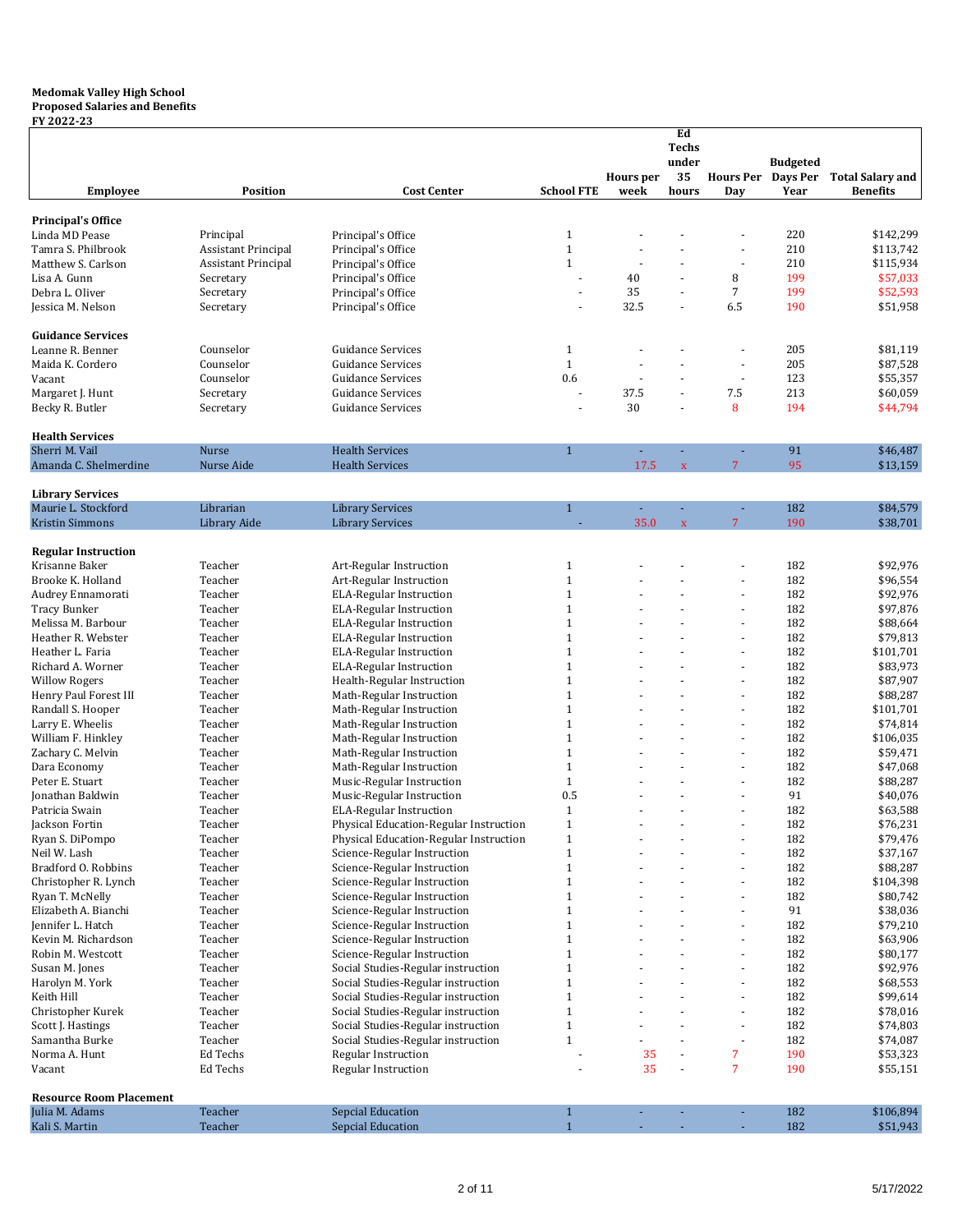#### **Medomak Valley High School Proposed Salaries and Benefits**

**FY 2022-23**

| FY 2022-23<br><b>Employee</b>                         | <b>Position</b>          | <b>Cost Center</b>                            | <b>School FTE</b> | <b>Hours</b> per<br>week | Ed<br><b>Techs</b><br>under<br>35<br>hours | <b>Hours Per</b><br>Day | <b>Budgeted</b><br>Days Per<br>Year | <b>Total Salary and</b><br><b>Benefits</b> |
|-------------------------------------------------------|--------------------------|-----------------------------------------------|-------------------|--------------------------|--------------------------------------------|-------------------------|-------------------------------------|--------------------------------------------|
| Gregory W. Rice                                       | Teacher                  | <b>Sepcial Education</b>                      |                   |                          |                                            |                         | 182                                 | \$81,967                                   |
| Staci L. Bowman                                       | Teacher                  | Sepcial Education                             | $\mathbf{1}$      |                          |                                            |                         | 182                                 | \$104,398                                  |
| Kathleen D. Swan                                      | Ed Tech                  | Sepcial Education                             |                   | 35                       | $\mathbf{x}$                               | $\overline{7}$          | 190                                 | \$42,826                                   |
| Valerie M. Jackson                                    | Ed Tech                  | Sepcial Education                             |                   | 35                       | $\mathbf x$                                | $\overline{7}$          | 190                                 | \$52,962                                   |
| Carrie-Sue Stevenson                                  | Ed Tech                  | Sepcial Education                             |                   | 35                       | $\mathbf{x}$                               | $7\overline{ }$         | 190                                 | \$40,955                                   |
|                                                       |                          |                                               |                   |                          |                                            |                         |                                     |                                            |
| <b>Endeavor</b>                                       |                          |                                               |                   |                          |                                            |                         |                                     |                                            |
| Tammy K. Anderson                                     | Teacher                  | Sepcial Education                             | $\mathbf{1}$      |                          |                                            |                         | 182                                 | \$89,035                                   |
| Stacy L. Turner                                       | Teacher                  | Sepcial Education                             | $\mathbf{1}$      |                          |                                            |                         | 182                                 | \$81,893                                   |
| Jeremiah A. Golding                                   | Ed Tech                  | Sepcial Education                             |                   | 35                       | $\bar{\mathbf{x}}$                         | 7                       | 190                                 | \$40,866                                   |
| Katlin Puchalski                                      | Ed Tech                  | Sepcial Education                             |                   | 35                       | $\bar{\mathbf{x}}$                         | $\overline{7}$          | 190                                 | \$37,321                                   |
| <b>LEAD</b>                                           |                          |                                               |                   |                          |                                            |                         |                                     |                                            |
| Debra Dean                                            | Teacher-LEAD             | Sepcial Education                             | $\mathbf{1}$      |                          |                                            |                         | 182                                 | \$58,526                                   |
| Niva Jean Poland                                      | Ed Tech-LEAD             | Sepcial Education                             |                   | 35                       | $\mathbf x$                                | $\sqrt{7}$              | 190                                 | \$49,376                                   |
| <b>Elizabeth Pierce</b>                               | Ed Tech-LEAD             | Sepcial Education                             |                   | 35                       | $\bar{\mathbf{x}}$                         | $\overline{7}$          | 190                                 | \$23,341                                   |
| <b>Emily Clement</b>                                  | <b>Ed Tech-LEAD</b>      | <b>Sepcial Education</b>                      |                   | 35                       | $\mathbf{x}$                               | $\overline{7}$          | 190                                 | \$50,268                                   |
| <b>Brian Hallinan</b>                                 | Ed Tech-LEAD             | Sepcial Education                             |                   | 35                       | $\mathbf x$                                | $\overline{7}$          | 190                                 | \$43,805                                   |
| Patrick Hodgman                                       | Ed Tech-LEAD             | <b>Sepcial Education</b>                      |                   | 35                       | $\mathbf x$                                | $\overline{7}$          | 190                                 | \$30,199                                   |
| Sarah Libby                                           | Social Worker-LEAD       | Sepcial Education                             | $\mathbf{1}$      |                          |                                            |                         | 182                                 | \$94,067                                   |
|                                                       |                          |                                               |                   |                          |                                            |                         |                                     |                                            |
| Composite<br>Sheila D. Libby                          |                          |                                               | $\mathbf{1}$      |                          |                                            |                         | 182                                 |                                            |
|                                                       | Teacher-Composite        | Sepcial Education<br><b>Sepcial Education</b> | $\mathbf{1}$      |                          |                                            |                         | 182                                 | \$60,916                                   |
| Tyler Z. Hilchey<br>Jasmine Ambridge                  | Teacher-Composite        |                                               |                   | 35                       | $\overline{\mathbf{x}}$                    | 7                       | 190                                 | \$78,826<br>\$49,312                       |
|                                                       | Ed Tech-LEAD             | Sepcial Education                             |                   |                          |                                            |                         |                                     |                                            |
| <b>Alternative Education</b>                          |                          |                                               |                   |                          |                                            |                         |                                     |                                            |
| Kaylie Borden O'Brien                                 | Teacher                  | <b>Alternative Education</b>                  | $\mathbf{1}$      | ÷.                       |                                            |                         | 182                                 | \$65,007                                   |
| <b>Proposed Position</b>                              | Teacher                  | <b>Alternative Education</b>                  | $\mathbf{1}$      |                          |                                            |                         | 182                                 | \$85,755                                   |
| <b>Terry Gould</b>                                    | Ed Tech                  | <b>Alternative Education</b>                  |                   | 35                       | $\mathbf x$                                | $\overline{7}$          | 190                                 | \$43,839                                   |
| Vacant-Johnson                                        | Ed Tech-LEAD             | Sepcial Education                             |                   | 35                       | $\mathbf x$                                | $\sqrt{7}$              | 190                                 | \$21,645                                   |
| Rebecca Lash                                          | Ed Tech-LEAD             | Sepcial Education                             |                   | 35                       | $\bar{\mathbf{x}}$                         | 7                       | 190                                 | \$31,597                                   |
| Extra-Curricular                                      |                          |                                               |                   |                          |                                            |                         |                                     |                                            |
| Matthew J. Lash                                       | <b>Athletic Director</b> | Extra-Curricular                              | 0.6               |                          |                                            |                         | 132                                 | \$70,007                                   |
|                                                       |                          |                                               |                   |                          |                                            |                         |                                     |                                            |
| <b>Operations and Maintenance</b><br>Lois E. Anderson | <b>Head Custodian</b>    | <b>Operations and Maintenance</b>             |                   | 40.0                     |                                            | 8.0                     | 260                                 | \$62,006                                   |
|                                                       | Custodian                | <b>Operations and Maintenance</b>             |                   | 40.0                     |                                            | 8.0                     | 260                                 | \$67,959                                   |
| Joy M. Taylor<br>David St. Peter                      | Custodian                | <b>Operations and Maintenance</b>             |                   | 7.5                      |                                            | 1.5                     |                                     | \$20,011                                   |
| Michael Carter                                        | Custodian                | <b>Operations and Maintenance</b>             |                   | 40.0                     |                                            | 8.0                     |                                     |                                            |
| Rhonda Sawyer                                         | Custodian                | <b>Operations and Maintenance</b>             |                   | 40.0                     |                                            | 8.0                     | 260<br>260                          | \$52,070<br>\$52,070                       |
| <b>James Hopkins</b>                                  | Custodian                |                                               |                   | 40.0                     |                                            | 8.0                     | 260                                 |                                            |
|                                                       |                          | Operations and Maintenance                    |                   |                          |                                            |                         |                                     | \$47,566                                   |
| <b>Food Service</b>                                   |                          |                                               |                   |                          |                                            |                         |                                     |                                            |
| Peggy S. Martin                                       | Kitchen Manager          | <b>Food Service</b>                           |                   | 40                       |                                            | 8                       | 184                                 | \$38,235                                   |
| Lois Wotton-Hayes                                     | Cook                     | <b>Food Service</b>                           |                   | 32.5                     |                                            | 6.5                     | 184                                 | \$22,780                                   |
| Andrea J. Donlin                                      | Cook                     | <b>Food Service</b>                           |                   | 28.8                     |                                            | 5.8                     | 184                                 | \$18,372                                   |
| Vacant-(Ashley Rideout)                               | Cook                     | <b>Food Service</b>                           |                   | 25                       |                                            | 5 <sup>5</sup>          | 184                                 | \$12,269                                   |
| <b>Total Medomak Valley High School</b>               |                          |                                               |                   |                          |                                            |                         |                                     | \$5,842,146                                |
|                                                       |                          |                                               |                   |                          |                                            |                         |                                     |                                            |

Note-Blue represents staff in the building not included in the cost center of the school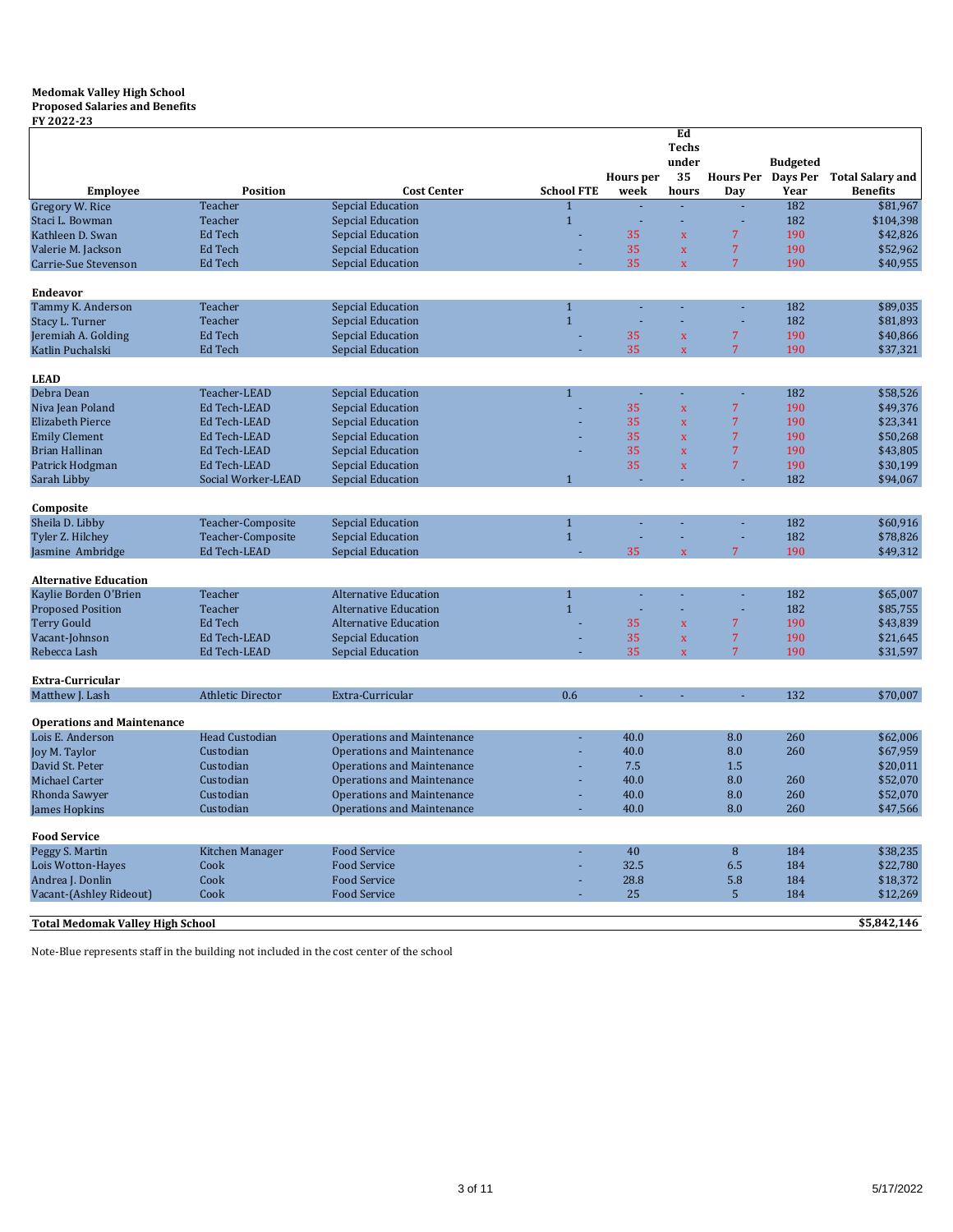# **Medomak Valley High School Proposed Budget summary**

**FY 2022-23**

|                                                                         |                |                | 2022-23 Proposed Budget |                   |
|-------------------------------------------------------------------------|----------------|----------------|-------------------------|-------------------|
| <b>Account Number / Description</b>                                     | 2021-22 Budget | <b>Dollars</b> | <b>Dollar Change</b>    | Percent<br>Change |
| <b>2400 Administration</b>                                              |                |                |                         |                   |
| 1000-0000-2400-51040-300 Administrator Salary                           | \$287,209      | \$307,279      | \$20,070                | 7.0%              |
| 1000-0000-2400-51180-300 Regular Employee Salary                        | \$91,699       | \$91,032       | (\$666)                 | $-0.7%$           |
| 1000-0000-2400-52040-300 Administrator Benefits                         | \$49,107       | \$53,817       | \$4,710                 | 9.6%              |
| 1000-0000-2400-52080-300 Regular Employee Benefits                      | \$71,579       | \$71,513       | (\$66)                  | $-0.1%$           |
| 1000-0000-2400-52340-300 Administrator Retirement Benefits              | \$11,029       | \$11,800       | \$771                   | 7.0%              |
| 1000-0000-2400-53300-300 Employee Training and Development              | \$1,000        | \$1,000        | \$0                     | 0.0%              |
| 1000-0000-2400-53400-300 Purchased Professional Services                | \$1,000        | \$26,000       | \$25,000                | 2500.0%           |
| 1000-0000-2400-55310-300 Communication - Postage                        | \$5,000        | \$5,000        | \$0                     | 0.0%              |
| 1000-0000-2400-55320-300 Communication - Telephone                      | \$1,080        | \$1,680        | \$600                   | 55.6%             |
| 1000-0000-2400-55800-300 Travel Reimbursement                           | \$700          | \$700          | \$0                     | 0.0%              |
| 1000-0000-2400-56000-300 General Supplies                               | \$15,286       | \$15,286       | \$0                     | 0.0%              |
| 1000-0000-2400-56400-300 Books and Periodicals                          | \$55           | \$55           | \$0                     | $0.0\%$           |
| 1000-0000-2400-58100-300 Dues and Fees - Memberships                    | \$7,420        | \$7,420        | \$0                     | 100.0%            |
| <b>TOTAL 2400 Administration</b>                                        | 542,164        | 592,581        | 50,418                  | 100.0%            |
| <b>1200 Secondary Instruction</b>                                       |                |                |                         |                   |
| 1000-1200-1000-51010-300 Teacher Salary                                 | \$2,041,318    | \$2,075,219    | \$33,901                | 1.7%              |
| 1000-1200-1000-51020-300 Ed Tech Salary                                 | \$37,012       | \$55,856       | \$18,844                | 50.9%             |
| 1000-1200-1000-51210-300 Tutor Salary                                   | \$1,000        | \$1,000        | \$0                     | $0.0\%$           |
| 1000-1200-1000-51230-300 Substitute Teachers                            | \$76,960       | \$76,960       | \$0                     | 0.0%              |
| 1000-1200-1000-51500-300 Stipends                                       | \$36,471       | \$33,498       | (\$2,973)               | $-8.2%$           |
| 1000-1200-1000-52000-300 Stipend Benefits                               | \$851          | \$827          | (\$24)                  | $-2.8%$           |
| 1000-1200-1000-52010-300 Teacher Benefits                               | \$529,127      | \$540,024      | \$10,897                | 2.1%              |
| 1000-1200-1000-52020-300 Ed Tech Benefits                               | \$1,834        | \$40,992       | \$39,158                | 2135.2%           |
| 1000-1200-1000-52030-300 Substitute Teacher Benefits                    | \$700          | \$700          | \$0                     | 0.0%              |
| 1000-1200-1000-52300-300 Stipend Retirement Benefits                    | \$1,517        | \$1,177        | (\$340)                 | $-22.4%$          |
| 1000-1200-1000-52310-300 Teacher Retirement Benefits                    | \$85,142       | \$78,290       | (\$6,852)               | $-8.0\%$          |
| 1000-1200-1000-52320-300 Ed Tech Retirement Benefits                    | \$883          | \$2,145        | \$1,262                 | 143.0%            |
| 1000-1200-1000-52330-300 Substitute Teacher Retirement Benefits         | \$205          | \$205          | \$0                     | 0.0%              |
| 1000-1200-1000-52510-300 Tuition Reimbursement                          | \$22,150       | \$22,150       | \$0                     | 0.0%              |
| 1000-1200-1000-53300-300 Employee Training and Development              | \$4,090        | \$4,090        | \$0                     | 0.0%              |
| 1000-1200-1000-53400-300 Contracted Services                            | \$200          | \$200          | \$0                     | 0.0%              |
| 1000-1200-1000-54310-300 Non-Technology Repairs and Maintenance         | \$13,000       | \$13,000       | \$0                     | 0.0%              |
| 1000-1200-1000-54445-300 Photocopier Lease/Purchase                     | \$5,843        | \$5,843        | \$0                     | 0.0%              |
| 1000-1200-1000-55340-300 Communication - e-Books                        | \$27,300       | \$27,300       | \$0                     | $0.0\%$           |
| 1000-1200-1000-55800-300 Travel Reimbursement                           | \$1,200        | \$1,200        | \$0                     | 0.0%              |
| 1000-1200-1000-56100-300 Instructional Supplies                         | \$23,582       | \$23,582       | \$0                     | 0.0%              |
| 1000-1200-1000-56105-300 Instructional Supplies - Music                 | \$2,620        | \$2,620        | \$0                     | $0.0\%$           |
| 1000-1200-1000-56106-300 Instructional Supplies - Social Studies        | \$1,750        | \$1,750        | \$0                     | 0.0%              |
| 1000-1200-1000-56108-300 Instructional Supplies - Mathematics           | \$1,428        | \$1,428        | \$0                     | 0.0%              |
| 1000-1200-1000-56110-300 Instructional Supplies - English Language Arts | \$3,500        | \$3,500        | \$0                     | 0.0%              |
| 1000-1200-1000-56115-300 Instructional Supplies - Physical Education    | \$2,900        | \$2,900        | \$0                     | 0.0%              |
| 1000-1200-1000-56120-300 Instructional Supplies - Art                   | \$25,300       | \$25,300       | \$0                     | 0.0%              |
| 1000-1200-1000-56123-300 Instructional Supplies - Science               | \$11,300       | \$11,300       | \$0                     | 0.0%              |
| 1000-1200-1000-56400-300 Books and Periodicals                          | \$19,200       | \$19,200       | \$0                     | 0.0%              |
| 1000-1200-1000-58100-300 Dues and Fees - Memberships                    | \$2,264        | \$2,264        | \$0                     | 0.0%              |
| 1000-1200-2700-51180-300 Regular Salaries                               | \$2,500        | \$2,500        | \$0                     | 0.0%              |
| 1000-1200-2700-52080-300 Regular Benefits                               | \$1,250        | \$1,250        | \$0                     | 0.0%              |
| 1000-1200-2700-58500-300 Field Trip Transportation                      | \$1,250        | \$1,250        | \$0                     | 0.0%              |
| <b>TOTAL 1200 Secondary Instruction</b>                                 | 2,985,647      | 3,079,520      | \$93,874                | 3.1%              |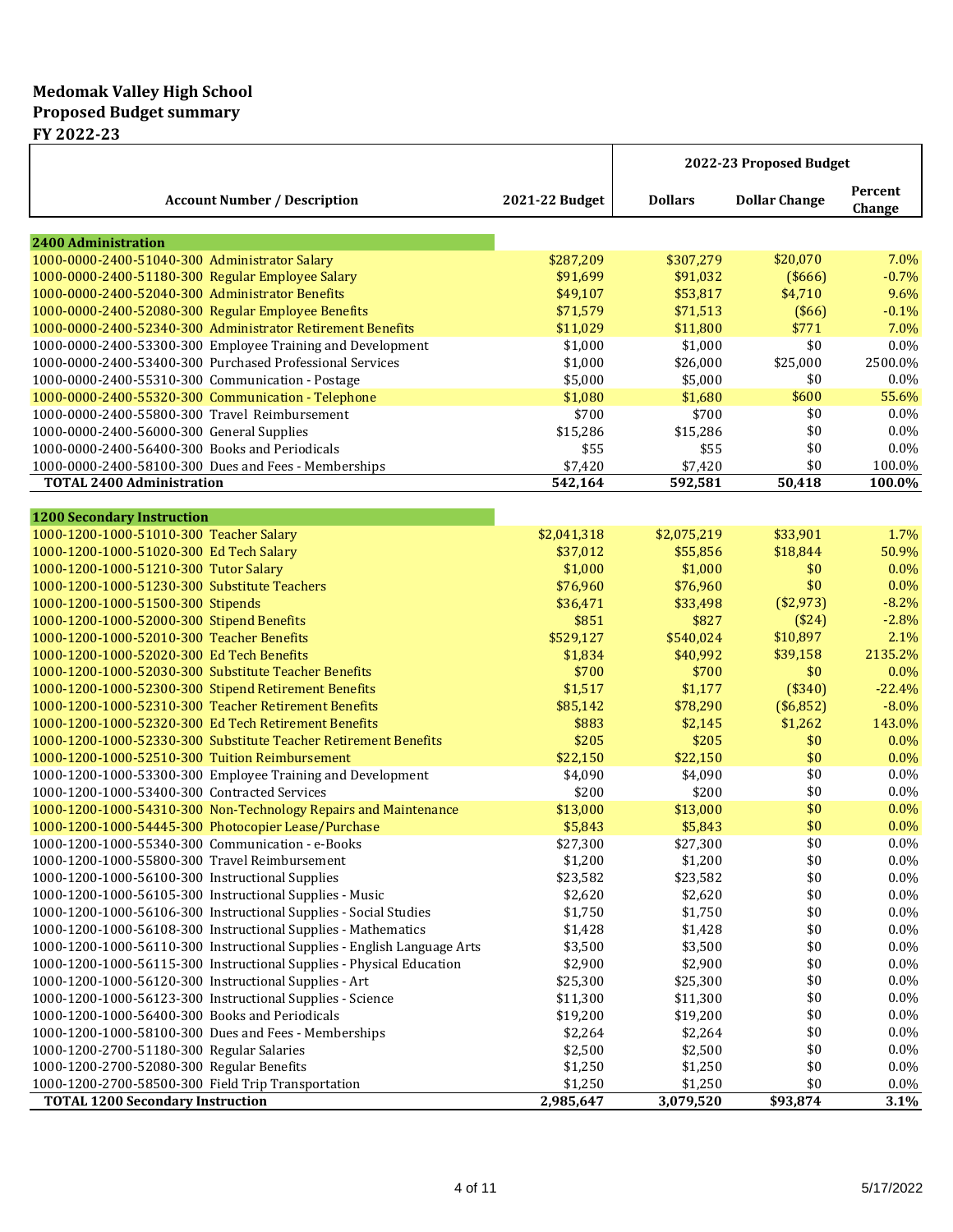# **Medomak Valley High School Proposed Budget summary**

**FY 2022-23**

|                                                            |                | 2022-23 Proposed Budget |                      |                   |
|------------------------------------------------------------|----------------|-------------------------|----------------------|-------------------|
| <b>Account Number / Description</b>                        | 2021-22 Budget | <b>Dollars</b>          | <b>Dollar Change</b> | Percent<br>Change |
| <b>2120 Student Guidance Services</b>                      |                |                         |                      |                   |
| 1000-0000-2120-51010-300 Guidance Salary                   | \$153,550      | \$156,545               | \$2,994              | 1.9%              |
| 1000-0000-2120-51180-300 Secretary Salary                  | \$61,424       | \$62,932                | \$1,508              | 2.5%              |
| 1000-0000-2120-52010-300 Guidance Benefits                 | \$64,222       | \$66,820                | \$2,598              | 4.0%              |
| 1000-0000-2120-52080-300 Secretary Benefits                | \$32,654       | \$34,288                | \$1,634              | 5.0%              |
| 1000-0000-2120-52310-300 Guidance Retirement Benefits      | \$6.624        | \$6.011                 | (\$612)              | $-9.2%$           |
| 1000-0000-2120-52510-300 Tuition Reimbursement             | \$3,900        | \$3.900                 | \$0                  | $0.0\%$           |
| 1000-0000-2120-53300-300 Employee Training and Development | \$1,200        | \$1,200                 | \$0                  | $0.0\%$           |
| 1000-0000-2120-55800-300 Travel Reimbursement              | \$100          | \$100                   | \$0                  | $0.0\%$           |
| 1000-0000-2120-56000-300 General Supplies                  | \$3,960        | \$3,960                 | \$0                  | $0.0\%$           |
| <b>TOTAL 2120 Student Guidance Services</b>                | 327,633        | 335,755                 | \$8,122              | 2.5%              |
|                                                            |                |                         |                      |                   |
| 9500 Co-Curricular Activities                              |                |                         |                      |                   |
| 1000-9500-1000-51500-300 Stipends                          | \$59,358       | \$41,215                | (\$18,144)           | $-30.6%$          |
| 1000-9500-1000-52000-300 Stipend Benefits                  | \$2,454        | \$1,481                 | $($ \$973)           | $-39.6%$          |
| 1000-9500-1000-52300-300 Stipend Retirement Benefits       | \$1,673        | \$1,256                 | ( \$417)             | $-24.9%$          |
| 1000-9500-1000-56100-300 Instructional Supplies            | \$5,540        | \$5,540                 | \$0                  | $0.0\%$           |
| 1000-9500-1000-58100-300 Dues and Fees - Memberships       | \$2,350        | \$2,350                 | \$0                  | $0.0\%$           |
| 1000-9500-2700-51180-300 Regular Employee Salary           | \$1.000        | \$1.000                 | \$0                  | $0.0\%$           |
| 1000-9500-2700-52080-300 Regular Employee Benefits         | \$500          | \$500                   | \$0                  | $0.0\%$           |
| 1000-9500-2700-58500-300 Co-Curricular Transportation      | \$500          | \$500                   | \$0                  | $0.0\%$           |
| <b>TOTAL 9500 Co-Curricular Activities</b>                 | 73,375         | 53,841                  | ( \$19,533)          | $-26.6%$          |
|                                                            |                |                         |                      |                   |
| <b>Total School-based costs</b>                            | \$178,325      | \$203,925               | \$25,600             | 14.4%             |
| <b>Total District-based costs</b>                          | \$3,750,494    | \$3,857,773             | \$107,280            | 2.9%              |
| <b>TOTAL 300 Medomak Valley High School</b>                | \$3,928,819    | \$4,061,698             | \$132,880            | 3.4%              |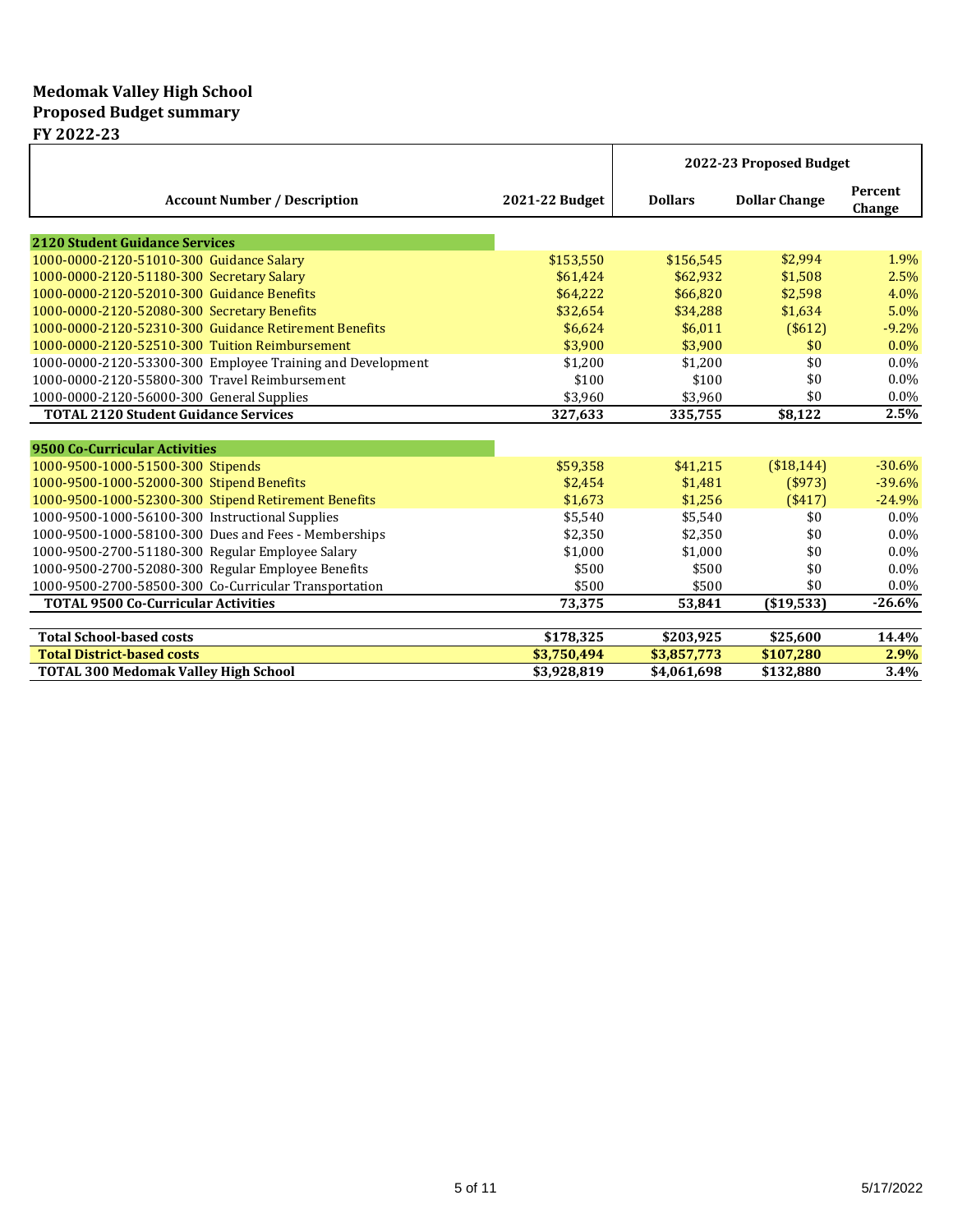|                                                          | Description                                                | <b>Total</b> |
|----------------------------------------------------------|------------------------------------------------------------|--------------|
|                                                          |                                                            |              |
| <b>2400 Administration</b>                               |                                                            |              |
|                                                          | 1000-0000-2400-53300-300 Employee Training and Development |              |
|                                                          | <b>Affirmative Action Training</b>                         | \$850        |
|                                                          | Administrative support staff training                      | \$150        |
|                                                          | <b>Total</b>                                               | \$1,000      |
| 1000-0000-2400-53400-300 Purchased Professional Services |                                                            |              |
|                                                          | Police Officers for Commencement                           | \$1,000      |
|                                                          | JMG                                                        | \$25,000     |
|                                                          | <b>Total</b>                                               | \$26,000     |
|                                                          |                                                            |              |
| 1000-0000-2400-55310-300 Communications - Postage        |                                                            |              |
|                                                          | Neopost / Waldoboro PO                                     | \$4,775      |
|                                                          | Ink Cartridge For Postage Meter                            | \$150        |
|                                                          | Postage Stickers                                           | \$75         |
|                                                          | <b>Total</b>                                               | \$5,000      |
|                                                          |                                                            |              |
| 1000-0000-2400-55320-300 Communications - Telephone      |                                                            |              |
|                                                          | Cell Phone - Administrator                                 | \$1,680      |
|                                                          | <b>Total</b>                                               | \$1,680      |
| 1000-0000-2400-55800-300 Travel Reimbursement            |                                                            |              |
|                                                          | Reimbursement-Administrator                                | \$700        |
|                                                          | Total                                                      | \$700        |
|                                                          |                                                            |              |
| 1000-0000-2400-56000-300 General Supplies                |                                                            |              |
|                                                          | Principal Thank You Cards                                  | \$200        |
|                                                          | Open House- Supplies/Food                                  | \$250        |
|                                                          | <b>Student Rewards</b>                                     | \$2,000      |
|                                                          | Awards, Trophies, Recognitions From Principal              | \$750        |
|                                                          | Teacher appreciation                                       | \$500        |
|                                                          | Student of the Month Gifts                                 | \$500        |
|                                                          | Boy's and Girl's State                                     | \$1,200      |
|                                                          | <b>Hall Passes</b>                                         | \$250        |
|                                                          | <b>Envelopes with Return Address</b>                       | \$730        |
|                                                          | <b>Flag Supplies</b>                                       | \$200        |
|                                                          | <b>Staples For Building Copiers</b>                        | \$500        |
|                                                          | Baton                                                      | \$50         |
|                                                          | <b>Visitor Passes</b>                                      | \$200        |
|                                                          | Graduation                                                 |              |
|                                                          | Diplomas, covers, stoles and cords                         | \$3,200      |
|                                                          | Commencement Bows, Corsages, Tuxedos                       | \$1,300      |
|                                                          | Medals for Valedictorian/Salutatorian                      | \$70         |
|                                                          | <b>Business Cards for New Employees</b>                    | \$200        |
|                                                          | <b>Batteries for Radios</b>                                | \$300        |
|                                                          | <b>AAA</b> Batteries                                       | \$65         |
|                                                          | <b>AA Batteries</b>                                        | \$40         |
|                                                          |                                                            |              |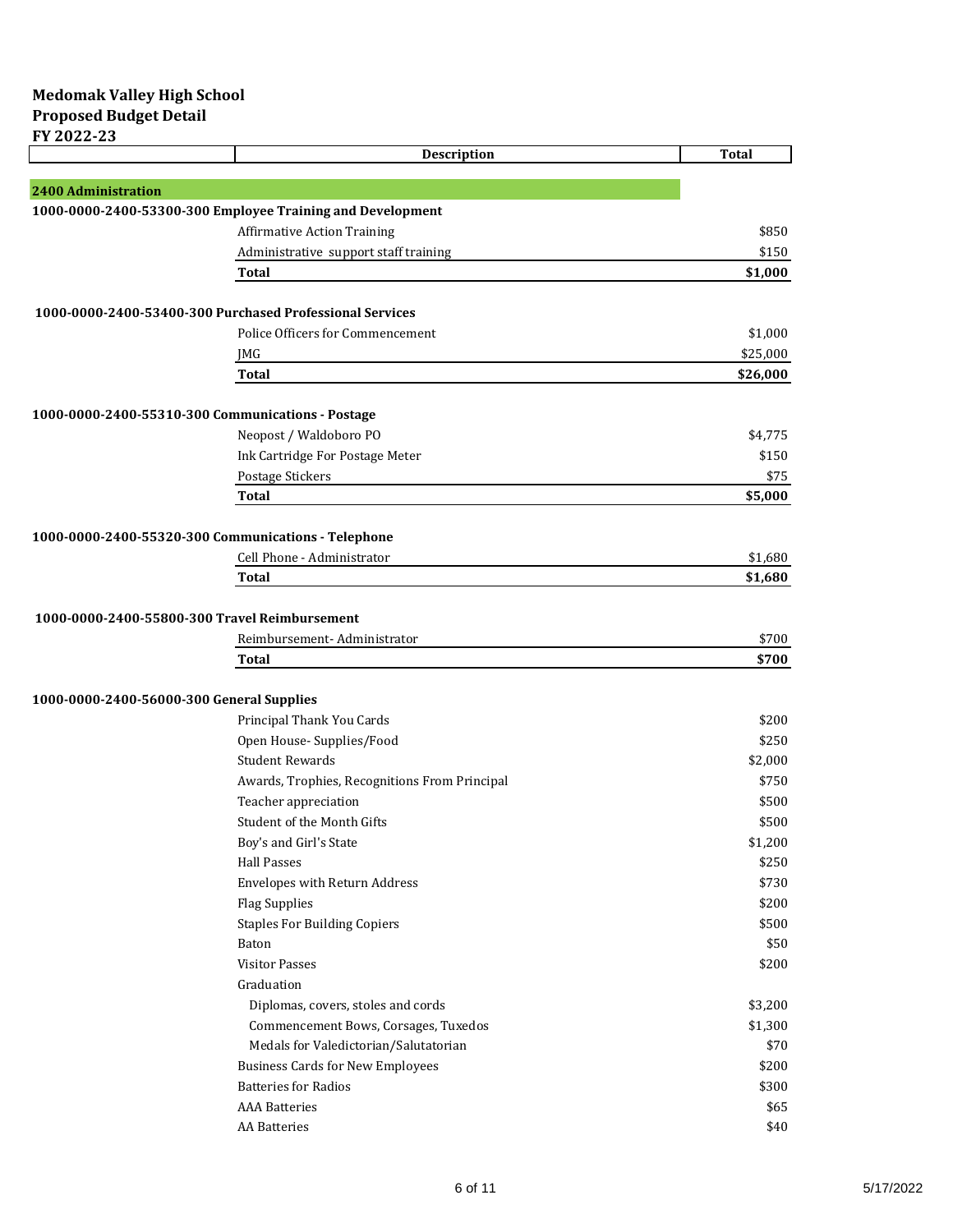|                                                      | Description                                                   | <b>Total</b> |
|------------------------------------------------------|---------------------------------------------------------------|--------------|
|                                                      |                                                               |              |
|                                                      | Office supplies                                               |              |
|                                                      | pens, pencils, highlighters, folders, perforated writing pads | \$1,335      |
|                                                      | hanging folders, manila envelopes, regular envelopes          |              |
|                                                      | Outdoor furniture                                             | \$1,446      |
|                                                      | <b>Total</b>                                                  | \$15,286     |
| 1000-0000-2400-56400-300 Books and Periodicals       |                                                               |              |
|                                                      | Swan Island Press Educational Statutes                        | \$55         |
|                                                      | <b>Total</b>                                                  | \$55         |
|                                                      |                                                               |              |
| 1000-0000-2400-58100-300 Dues and Fees - Memberships |                                                               |              |
|                                                      | Membership Dues--NEASC                                        | \$4,500      |
|                                                      | <b>MPA Administrators Dues</b>                                | \$1,800      |
|                                                      | <b>Institutional Dues</b>                                     | \$1,120      |
|                                                      | <b>Total</b>                                                  | \$7,420      |
|                                                      |                                                               |              |
| <b>1200 Secondary Instruction</b>                    |                                                               |              |
|                                                      | 1000-1200-1000-53300-300 Employee Training and Development    |              |
|                                                      | <b>Fine Arts</b>                                              |              |
|                                                      | HayStack                                                      | \$600        |
|                                                      | Science and Physical Education                                |              |
|                                                      | Maine Science Teachers Association Annual Conf.               | \$540        |
|                                                      | Maine Association for Health, PhysEd, Recreation & Dance      | \$375        |
|                                                      | Mathematics                                                   |              |
|                                                      | Association of Teachers of Mathematics in Maine Annual Conf.  | \$800        |
|                                                      | English Language Arts                                         |              |
|                                                      | Foreign Language Association of ME Annual Conf.               | \$375        |
|                                                      | Maine Council of English Language Arts Annual Conf            | \$500        |
|                                                      | Social Studies                                                |              |
|                                                      | The DBQ Project                                               | \$300        |
|                                                      | Maine Council of Social Studies Teachers                      | \$600        |
|                                                      | <b>Total</b>                                                  | \$4,090      |
| 1000-1200-1000-53400-300 Contracted Services         |                                                               |              |
|                                                      | Fine Arts:                                                    |              |
|                                                      | Accompanist for Choral Concerts                               | \$200        |
|                                                      | <b>Total</b>                                                  | \$200        |
|                                                      |                                                               |              |
| 1000-1200-1000-55340-300 Communications Ebooks       |                                                               |              |
|                                                      | <b>VHS</b>                                                    | \$9,500      |
|                                                      | <b>PLATO</b>                                                  | \$13,000     |
|                                                      | Mathematics:                                                  |              |
|                                                      | Alg I Electronic Text                                         | \$2,400      |
|                                                      | <b>Geometry Electronic Text</b>                               | \$2,400      |
|                                                      | <b>Total</b>                                                  | \$27,300     |
|                                                      |                                                               |              |

### **1000-1200-1000-55800-300 Travel Reimbursement**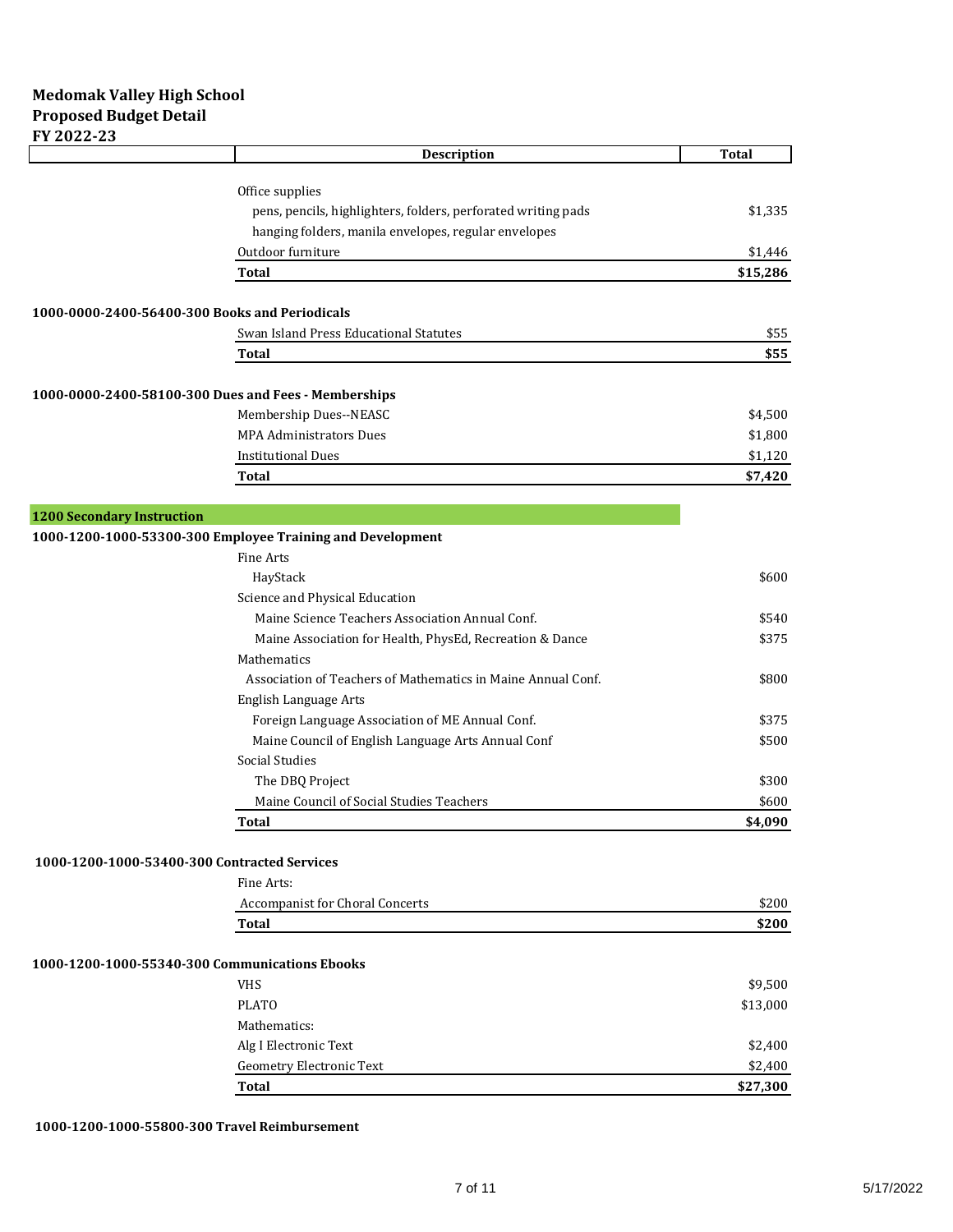| Description                                                               | <b>Total</b> |
|---------------------------------------------------------------------------|--------------|
|                                                                           | \$1,200      |
|                                                                           |              |
| Total                                                                     | \$1,200      |
| 1000-1200-1000-56100-300 Instructional Supplies                           |              |
| Paper                                                                     | \$500        |
| Copy Paper Carton- Building Wide                                          | \$4,500      |
| Advanced Placement Exam Fee-Building Wide                                 | \$7,700      |
| <b>LEAD Program General Supplies</b>                                      | \$2,607      |
| <b>Endeavor General Supplies</b>                                          | \$1,400      |
| Resource Room and Alternative Education General Supplies                  | \$3,875      |
| Home Base Connections Supplies                                            | \$1,000      |
| School Climate and Culture posters SEL                                    | \$2,000      |
| <b>Total</b>                                                              | \$23,582     |
| 1000-1200-1000-56105-300 Instructional Supplies - Music                   |              |
| General Supplies: Reeds, oils, folders, microphone speaker cables, stands | \$800        |
| <b>Instrumental Arrangements</b>                                          | \$800        |
| Music Awards                                                              | \$420        |
| Choral arrangements                                                       | \$600        |
| <b>Total</b>                                                              | \$2,620      |
|                                                                           |              |
| 1000-1200-1000-56106-300 Instructional Supplies, Social Studies:          |              |
| <b>Social Studies Supplies</b>                                            | \$1,750      |
| pens and pencils, paper clips, folders, dry erase markers,                |              |
| colored printer paper, and highlighters.                                  |              |
| folder organizers, colored pencils, markers                               |              |
| <b>Total</b>                                                              | \$1,750      |
| 1000-1200-1000-56108-300 Instructional Supplies, Mathematics              |              |
| <b>Math Supplies</b>                                                      | \$1,428      |
|                                                                           |              |
| calculators, protractors, rulers                                          |              |
| special graph paper                                                       |              |
| compasses<br>Total                                                        | \$1,428      |
|                                                                           |              |
| 1000-1200-1000-56110-300 English Language Arts/Foreign Language Supplies: |              |
| Foreign Language Supplies                                                 | \$1,500      |
| <b>ELA Supplies</b>                                                       | \$2,000      |
| overhead markers, pencil, pens, colored paper                             |              |
| plastic sleeves, accordion type hanging files, binder clips.              |              |
| magnetic clips, sharpie markers,                                          |              |
| index cards, sticky notes, file folders, highlighters                     |              |
| cds videos                                                                |              |
| <b>Total</b>                                                              | \$3,500      |

## **1000-1200-1000-56115-300 Instructional Supplies, Physical Education**

Physical Education Supplies  $$1,200$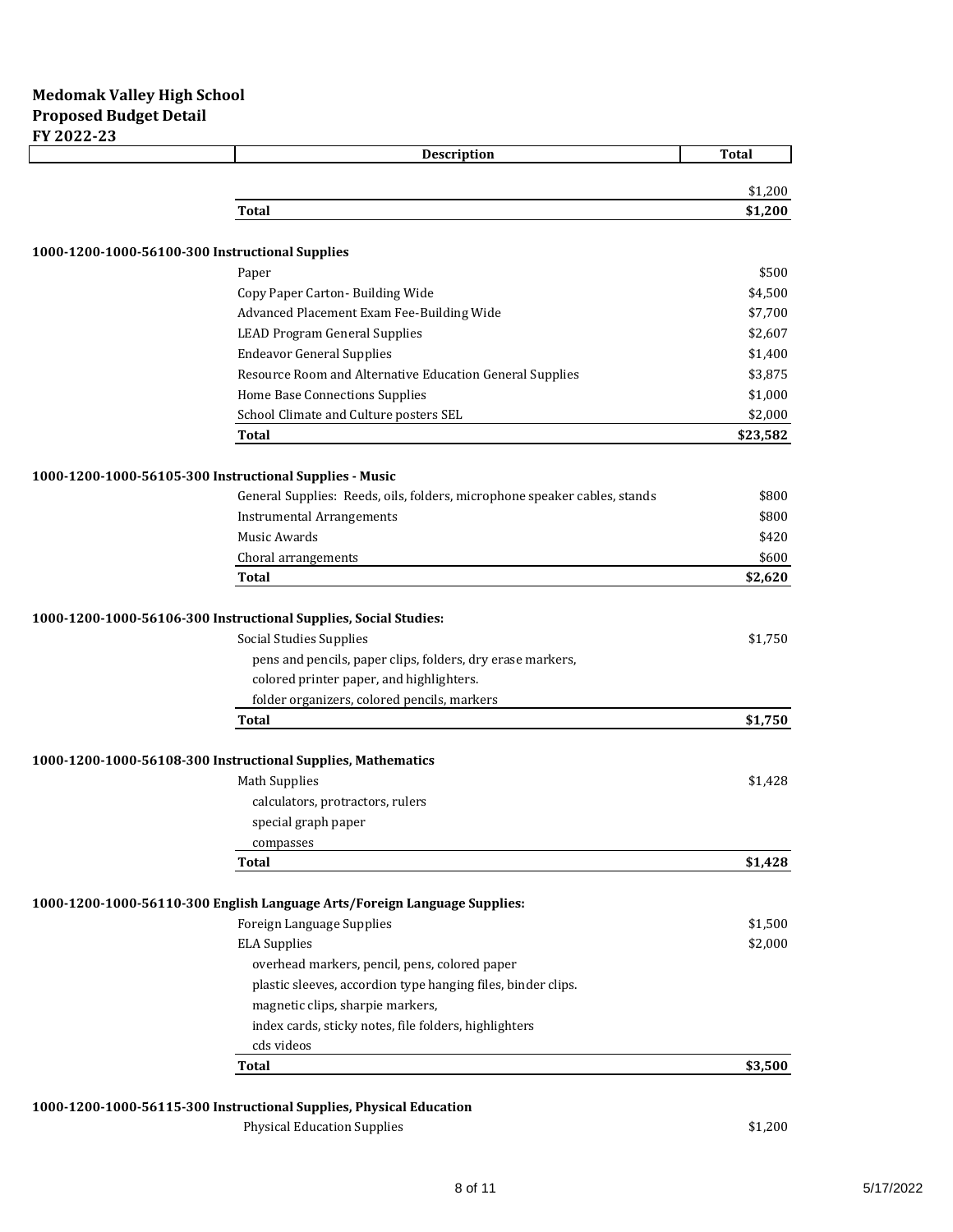|                                               | <b>Description</b>                                                      | <b>Total</b> |
|-----------------------------------------------|-------------------------------------------------------------------------|--------------|
|                                               |                                                                         |              |
|                                               | Heart Monitor Straps small                                              | \$450        |
|                                               | Heart Monitor Straps x-small                                            | \$450        |
|                                               | Parts for equipment                                                     | \$800        |
|                                               | Total                                                                   | \$2,900      |
|                                               | 1000-1200-1000-56120-300 Instructional Supplies, Art                    |              |
|                                               | Clay and clay supplies and tools                                        | \$8,000      |
|                                               | Stained glass supplies and tools                                        | \$3,100      |
|                                               | Photography supplies                                                    | \$8,000      |
|                                               | Wood for lathes                                                         | \$1,700      |
|                                               | Hand tools                                                              | \$1,000      |
|                                               | Drawing/Painting Supplies                                               | \$3,500      |
|                                               | <b>Total</b>                                                            | \$25,300     |
|                                               | 1000-1200-1000-56123-300 Instructional Supplies, Science:               |              |
|                                               | <b>Biology Supplies</b>                                                 | \$1,500      |
|                                               | Wolfe Stereomicroscope                                                  | \$1,200      |
|                                               | <b>Physical Science Supplies</b>                                        | \$800        |
|                                               | <b>Physics Supplies</b>                                                 | \$400        |
|                                               | <b>Anatomy Supplies</b>                                                 | \$500        |
|                                               | <b>Chemistry Supplies</b>                                               | \$1,000      |
|                                               | Summer Horticulture Supplies                                            | \$3,400      |
|                                               | <b>Outdoor Leadership Supplies</b>                                      | \$1,000      |
|                                               | <b>Robotics Supplies</b>                                                | \$1,000      |
|                                               | <b>Health Supplies</b>                                                  | \$500        |
|                                               | <b>Total</b>                                                            | \$11,300     |
|                                               |                                                                         |              |
| 1000-1200-1000-56400-300 Books & Periodicals: |                                                                         |              |
|                                               | Science-Replacement Textbooks                                           | \$2,000      |
|                                               | English Language Arts and Foreign Language Arts - Replacement Textbooks | \$8,000      |
|                                               | Social Studies-Replacement Textbooks                                    | \$9,200      |
|                                               | Total                                                                   | \$19,200     |
| 1000-1200-1000-58100-300 Dues and Fees        |                                                                         |              |
|                                               | Nat Assoc. Music Education Dues                                         | \$300        |
|                                               | District 3 Honors Festival Audition Fees                                | \$160        |
|                                               | District 3 Fall Meeting Registration Fees                               | \$100        |
|                                               | All-State Festival Audition Registration Fees                           | \$200        |
|                                               | District 3 Honors Festival Registration Fees                            | \$144        |
|                                               | All-State Festival Registration Fees                                    | \$500        |
|                                               | All-State Music Conference Registration Fees                            | \$200        |
|                                               | Maine Art Association Fees                                              | \$260        |
|                                               | <b>College Art Association Fees</b>                                     | \$300        |
|                                               | Foreign Language Arts of Maine (FLAME) Dues                             | \$100        |
|                                               | <b>Total</b>                                                            | \$2,264      |
|                                               |                                                                         |              |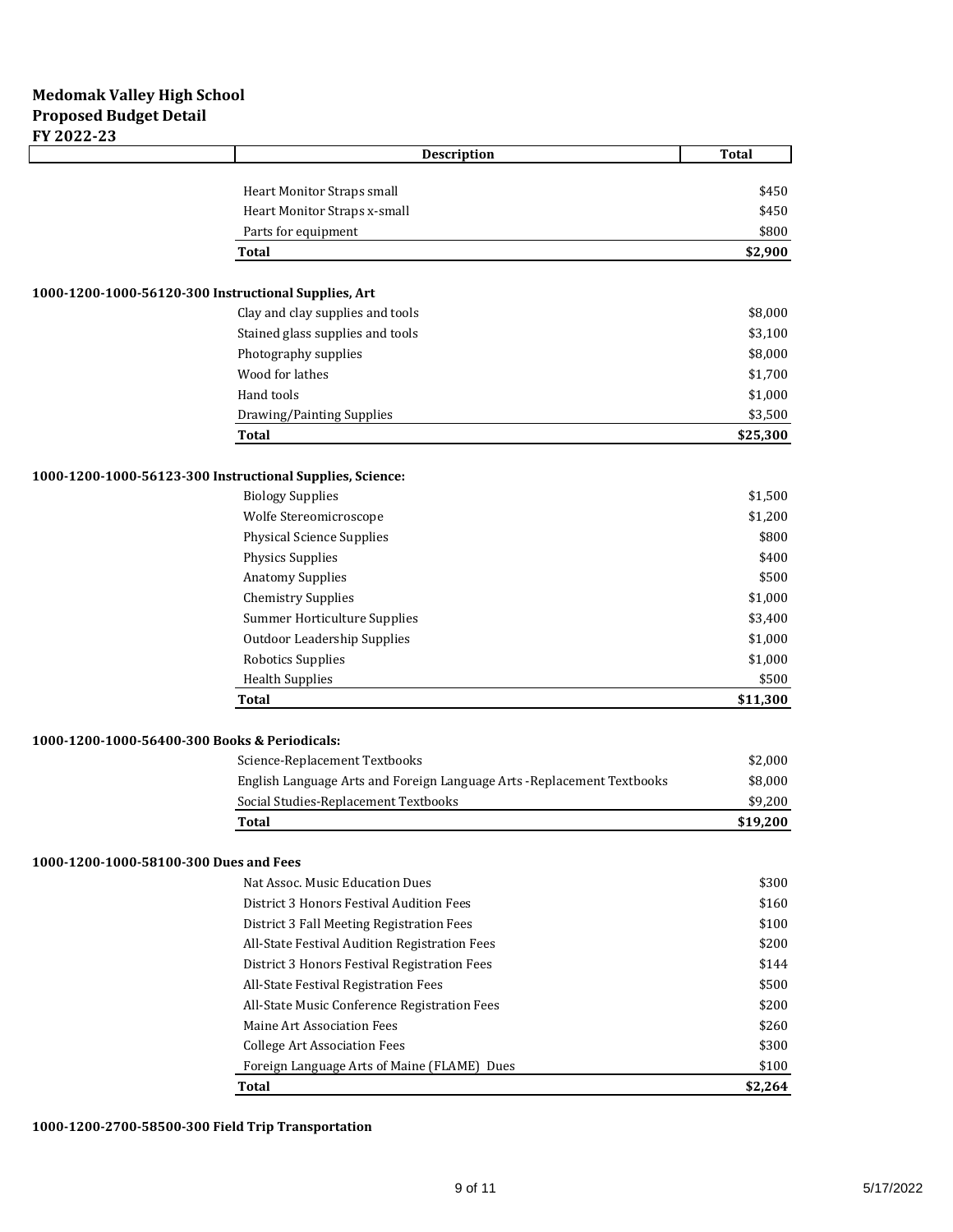|                                                      | Description                                                                | <b>Total</b>     |
|------------------------------------------------------|----------------------------------------------------------------------------|------------------|
|                                                      |                                                                            |                  |
|                                                      | <b>Regular Salaries</b>                                                    | \$2,500          |
|                                                      | <b>Regular Benefits</b>                                                    | \$1,250          |
|                                                      | Classroom and College Field trips                                          | \$1,250          |
|                                                      | Total                                                                      | \$5,000          |
| <b>2120 Student Guidance Services</b>                |                                                                            |                  |
|                                                      | 1000-0000-2120-53300-300 Employee Training and Development                 |                  |
|                                                      | <b>MESCA</b>                                                               | \$380            |
|                                                      | Webinars                                                                   | \$320            |
|                                                      | <b>Infinite Campus Training</b><br>Total                                   | \$500<br>\$1,200 |
|                                                      |                                                                            |                  |
| 1000-0000-2120-55800-300 Travel Reimbursement        |                                                                            |                  |
|                                                      | Reimbursement mileage                                                      | \$100            |
|                                                      | Total                                                                      | \$100            |
| 1000-0000-2120-56000-300 General Supplies            |                                                                            |                  |
|                                                      | Paper clips, envelopes, post it notes, pens, pencils, stapler, easel pads, |                  |
|                                                      | Writing pads, highlighters, calendar, file folders, hanging folders        | \$2.735          |
|                                                      | Lunches for college visits<br>Tuition for student award                    | \$1,000<br>\$225 |
|                                                      | Total                                                                      | \$3,960          |
|                                                      |                                                                            |                  |
| 9500 Co-Curricular Activities                        |                                                                            |                  |
| 1000-9500-1000-56100-300 Instructional Supplies      |                                                                            |                  |
|                                                      | National Honor Society (T-Shirts)                                          | \$300            |
|                                                      | National Honor Society Clutchback Pins                                     | \$320            |
|                                                      | National Honor Society Membership Certificates                             | \$100            |
|                                                      | <b>Chess Team Host Meet Supplies</b>                                       | \$300            |
|                                                      | Math Team (T-Shirts)                                                       | \$300            |
|                                                      | Math Team MVHS Host Meet                                                   | \$300            |
|                                                      | <b>Outdoor Club Supplies</b>                                               | \$500            |
|                                                      | Outdoor Club Overnight cabin rental                                        | \$120            |
|                                                      | PAWS (T-Shirts)                                                            | \$400            |
|                                                      | Freshman day supplies                                                      | \$400            |
|                                                      | Drama Supplies                                                             | \$2,000          |
|                                                      | <b>Student Council Supplies</b>                                            | \$500            |
|                                                      | <b>Total</b>                                                               | \$5,540          |
|                                                      |                                                                            |                  |
| 1000-9500-1000-56100-300 Dues and Fees - Memberships |                                                                            |                  |
|                                                      | National Honor Society-Annual Fee                                          | \$400            |
|                                                      | National Honor Society State Conference Fee (Students)                     | \$500            |
|                                                      | Outdoor Club: Teens to Trails                                              | \$100            |
|                                                      | Debate Dues                                                                | \$150            |
|                                                      | Chess Team Events (Team/Student)                                           | \$400            |
|                                                      | Central Maine Math League Dues                                             | \$800            |
|                                                      | <b>Total</b>                                                               | \$2,350          |

## **1000-9500-1000-58500-300 Transportation**

Regular Salaries  $$1,000$